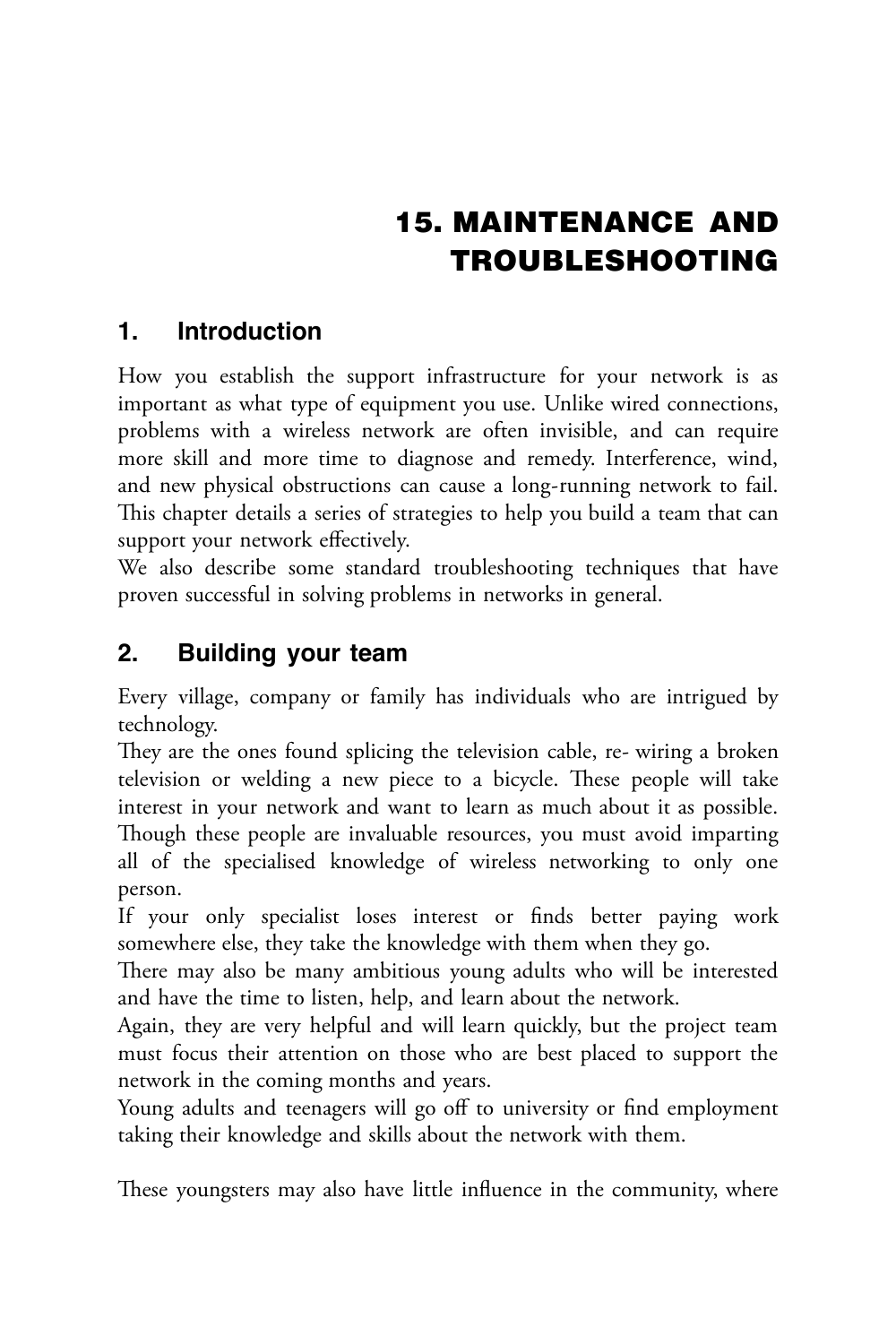an older individual is likely to be more well-known and less impulsive regarding making decisions that affect the network as a whole.

Even though these individuals might have less time to learn and might appear to be less interested, their involvement and proper education about the system can be critical.

Therefore, a key strategy in building a support team is to balance and to distribute the knowledge among those that are best placed to support the network for the long term.

You should involve young people, but alongside them involve a mix of more mature contributors. Find people who are committed to the community, who have roots in the community, who are motivated to learn and teach. A complementary strategy is to divide up the duties and functions, and to document all methodology and procedures. In this way, people can be trained easily, and substituted with little effort.

On one project the training team selected a bright young university graduate who had returned to his village. He was very motivated and learned quickly. Soon he was an expert in IT and networking skills as well as the local network. He was able to deal with many different problems, from fixing a PC to rewiring Ethernet cable. Unfortunately, two months after the project launch he was offered a government job and left the community.

Even a better salary could not keep him, since the prospect of a stable government job was too appealing. All of the knowledge about the network and how to support it left with him. The training team had to return and begin the training again, this time with local people who were known to be remaining in the village. Although this retraining took much longer, the community could be assured that the knowledge and skills would remain in the village for a longer time.

It is often best to find a local partner organisation or a local manager, and work with them to find the right technical team. Values, history, local politics, and many other factors will be important to them, while remaining completely unfathomable to people who are not from that community. The best approach is to coach your local partner, providing them with sound criteria, make sure that they understand that criteria, and set firm boundaries. Such boundaries should include rules about nepotism and patronage, considering, of course, your own local situation. It may be impossible to say that you cannot hire kin, but it is best to provide a means of checks and balances.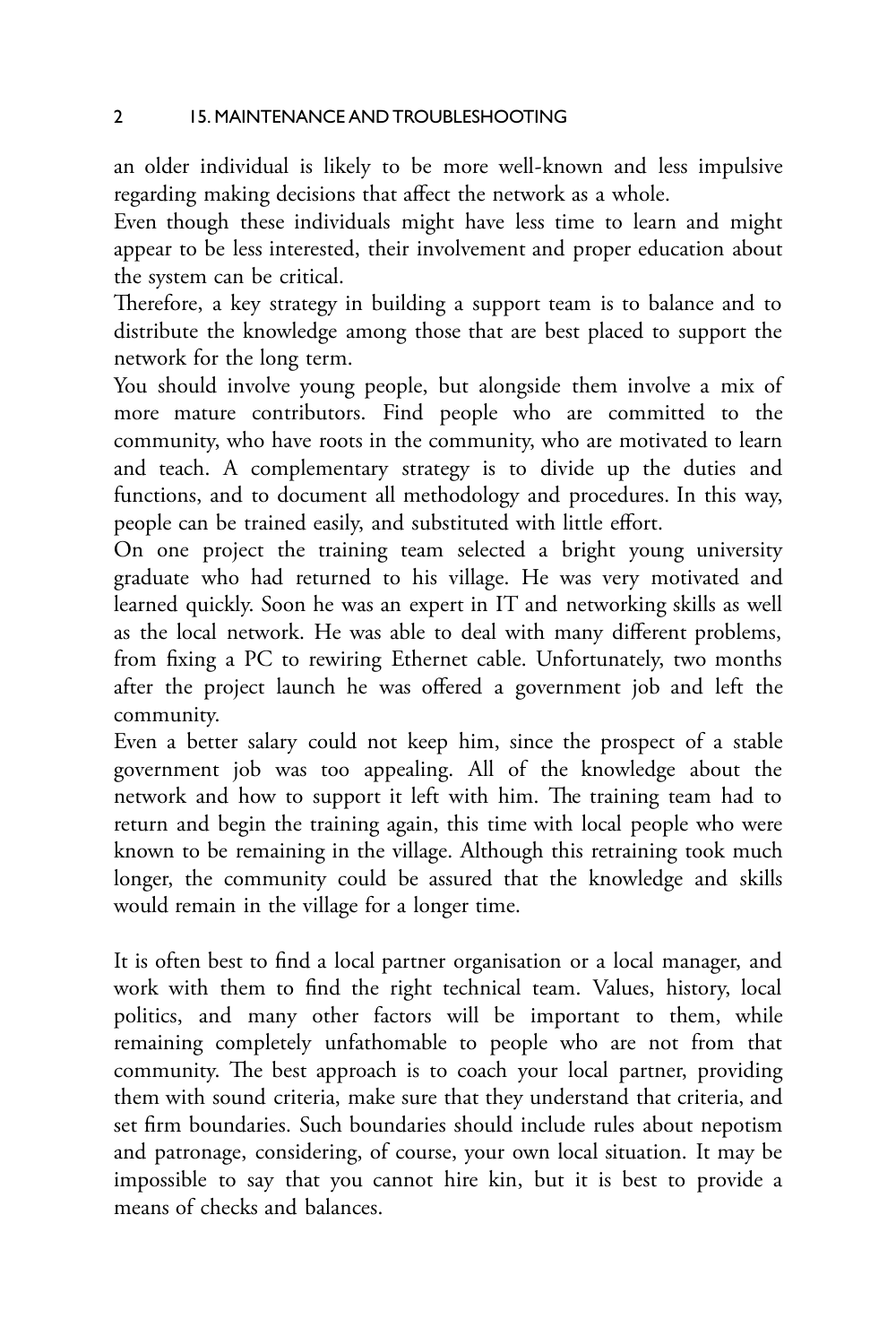Where a candidate is kin, there should be clear criteria and a second authority in deciding upon their candidacy.

It is also important that the local partner is given authority and is not undermined by the project organisers, thus compromising their ability to manage. They will be best able to judge who will work best with them.

If they are well educated in this process, then your requirements should be satisfied. Troubleshooting and support of technology is an abstract art.

The first time you look at an abstract painting, it may just look to you like a bunch of random paint splatters. After reflecting on the composition for a time, you may come to appreciate the work as a whole, and the "invisible" coherence becomes very real.

The neophyte looking at a wireless network may see the antennas and wires and computers, but it can take a while for them to appreciate the point of the "invisible" network. In rural areas, it can often take a huge leap of understanding before locals will appreciate an invisible network that is simply dropped into their village. Therefore, a phased approach is needed to ease people into supporting technology systems. Again, the best method is involvement.

Once the participants are chosen and committed to the project, involve them as much as possible. Let them "drive". Give them the cable crimper or keyboard and show them how to do the work. Even if you do not have time to explain every detail and even if it will take longer, they need to be involved physically and see not only what has been done, but how much work was done.

The scientific method is taught in many schools and universities.

Many people learn about it by the time they reach high-school science class. Simply put, answers are achieved and problems solved by taking a set of possibilities, then slowly eliminating them through binary tests until you are left with one or only a few possibilities.

With those possibilities in mind, you complete the experiment.

You then test to see if the experiment yields something similar to the expected result. If it did not, you re-calculate your expected result and try again. A young person you might be thinking of employing in your project may have been introduced to the concept, but likely will not have had the opportunity to troubleshoot complex problems.

Even if they are familiar with the scientific method, they might not think to apply it to resolving real problems. This method is very effective, although time consuming. It can be sped up by making logical assumptions. For example, if a long-running access point suddenly stops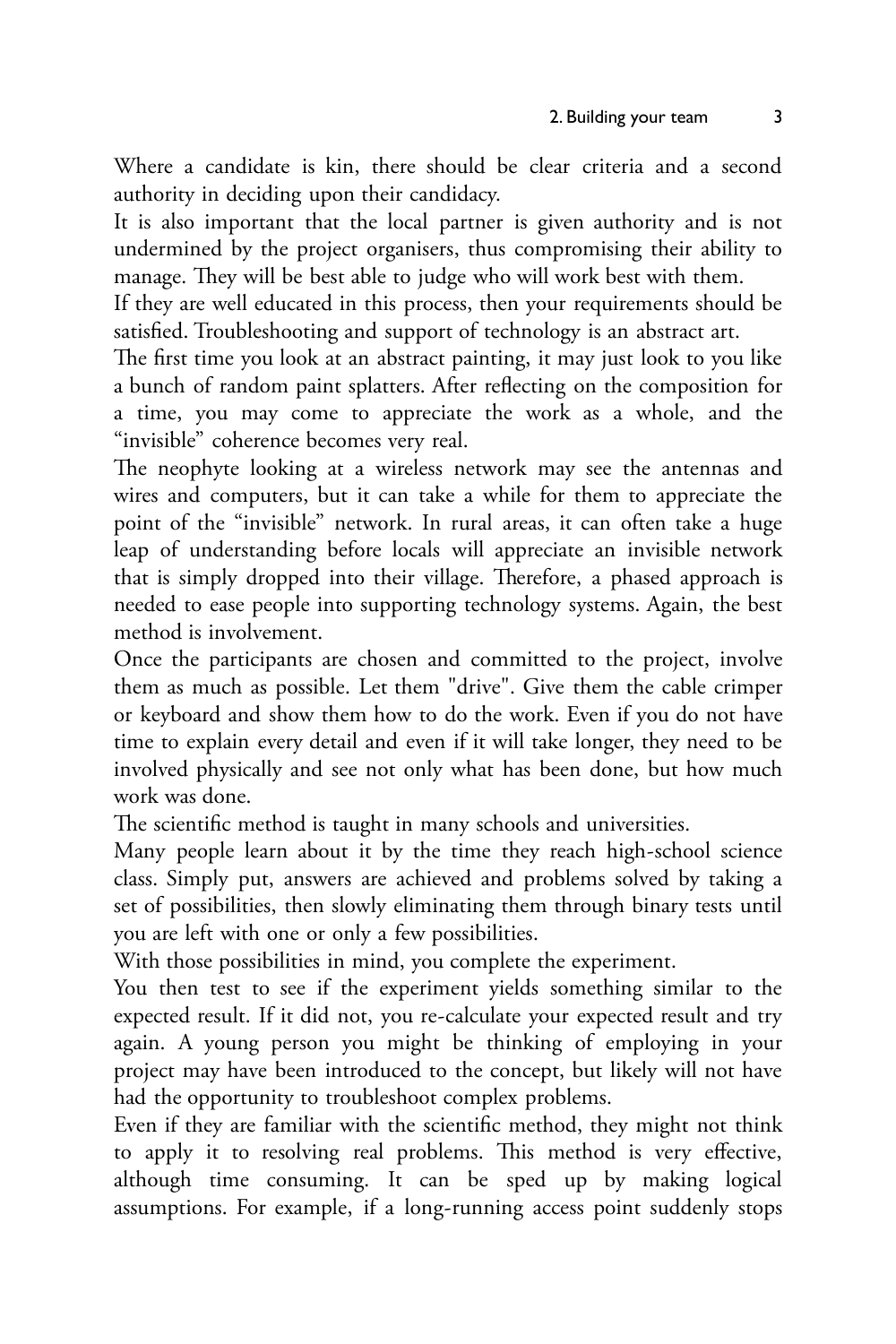working after a storm, you might suspect a power supply related problem and thus skip most of the procedure.

People charged with supporting technology should be taught how to troubleshoot using this method, as there will be times when the problem is neither known nor evident. Simple decision trees or flow charts can be made that test variables, and then elimination of the variables to isolate the problem can be suggested.

Of course, these charts should not be followed blindly.

It is often easier to teach this method using a non technological problem first. For example, have your student develop a problem resolution procedure on something simple and familiar, like a battery powered television. Start by sabotaging the television. Give them a battery that is not charged. Disconnect the aerial. Insert a broken fuse. Test the student, making it clear that each problem will show specific symptoms, and point the way as to how to proceed. Once they have fixed the television, have them apply this procedure to a more complicated problem. In a network, you can change an IP address, switch or damage cables, use the wrong SSID, or orient the antenna in the wrong direction. It is important that they develop a methodology and procedure to resolve these problems.

## **3. Proper troubleshooting techniques**

No troubleshooting methodology can completely cover all problems you will encounter when working with wireless networks. But often, problems come down to one of a few common mistakes. Here are a few simple points to keep in mind that can get your troubleshooting effort working in the right direction.

Don't panic. If you are troubleshooting a system, it means that it was working at one time, probably very recently. Before jumping in and making changes, survey the scene and assess exactly what is broken. If you have historical logs or statistics to work from, all the better. If others were using it before it started having problems, ask them to help you by having them tell you what was happening before it stopped working. Be thorough, but don't make it sound like you are accusing them of breaking it.

They may have important information that will help you fix things and you want them to be on your side. Be sure to collect information first, so you can make an informed decision before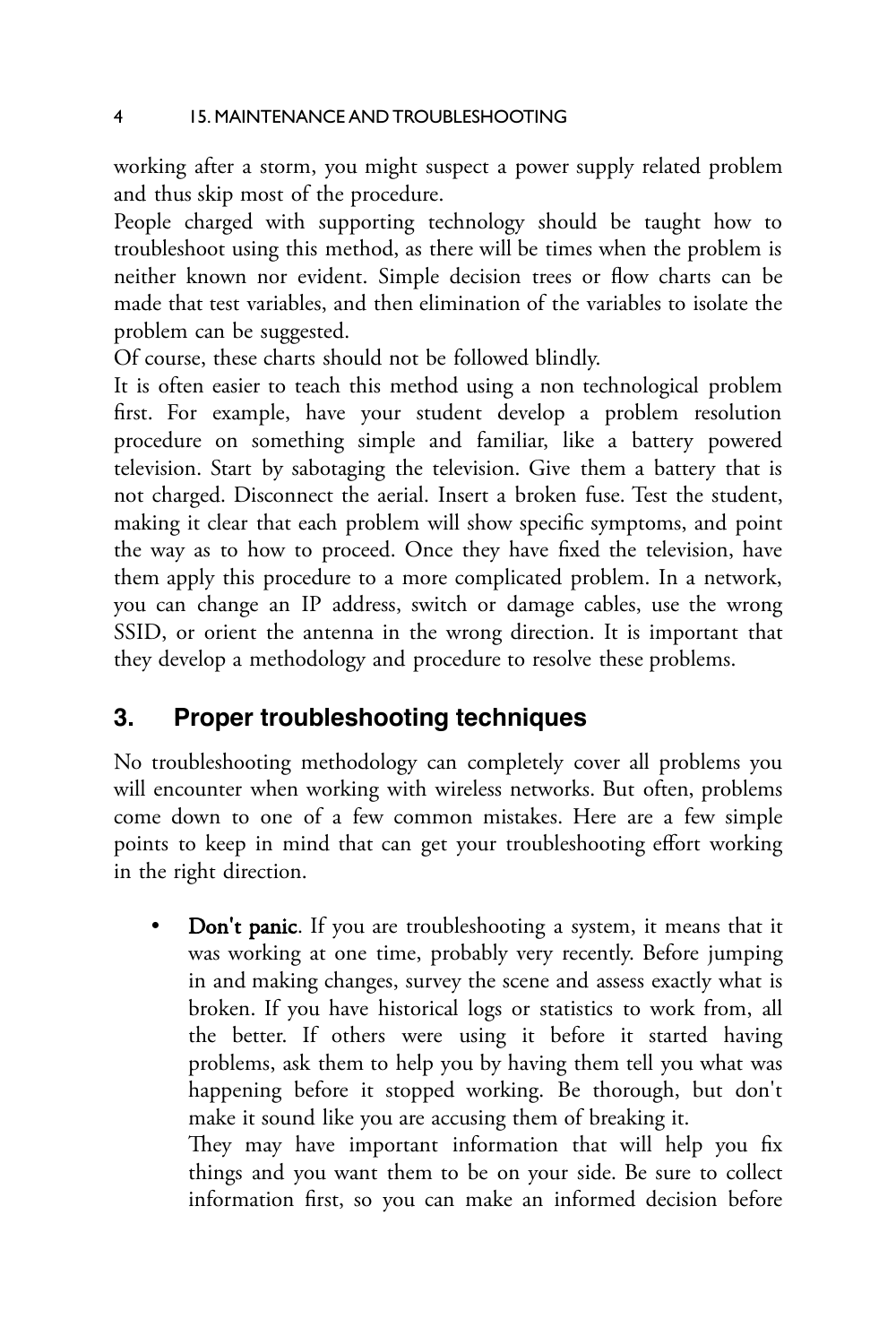making changes.

Make a backup. This applies before you notice problems, as well as after. If you make a complicated software change to a system, having a backup means that you can quickly restore it to the previous settings and start again. When troubleshooting very complex problems, having a configuration that "sort-of" works can be much better than having a mess that doesnt work at all (and that you cant easily restore from memory).

Even in a broken configuration, make a backup copy of the parts of the system you will be changing before you try to make significant changes. If your changes result in an even worse state than when you first started working on it, you will at least have a known situation to go back to.

- Is it plugged in? This step is often overlooked until many other avenues are explored. Plugs can be accidentally (or intentionally) unplugged very easily. Is the lead connected to a good power source? Is the other end connected to your device? Is the power light on? It may sound silly, but you will feel even sillier if you spend a lot of time checking out an antenna feed line only to realise that the AP was unplugged the entire time. Trust me, it happens more often than most of us would care to admit.
- What was the last thing changed? If you are the only person with access to the system, what is the last change you made? If others have access to it, what is the last change they made and when? When was the last time the system worked? Often, system changes have unintended consequences that may not be immediately noticed. Roll back that change and see what effect it has on the problem.
- Look at date/timestamps on files. Every file on a modern computer system has a date & time associated with it showing when it was created or last changed. On a properly running system, most of the system files will have date/timestamps from months or even years ago. If the system or network was running fine until an hour or so ago, files which have a timestamp within the past few minutes to an hour ago could provide clues about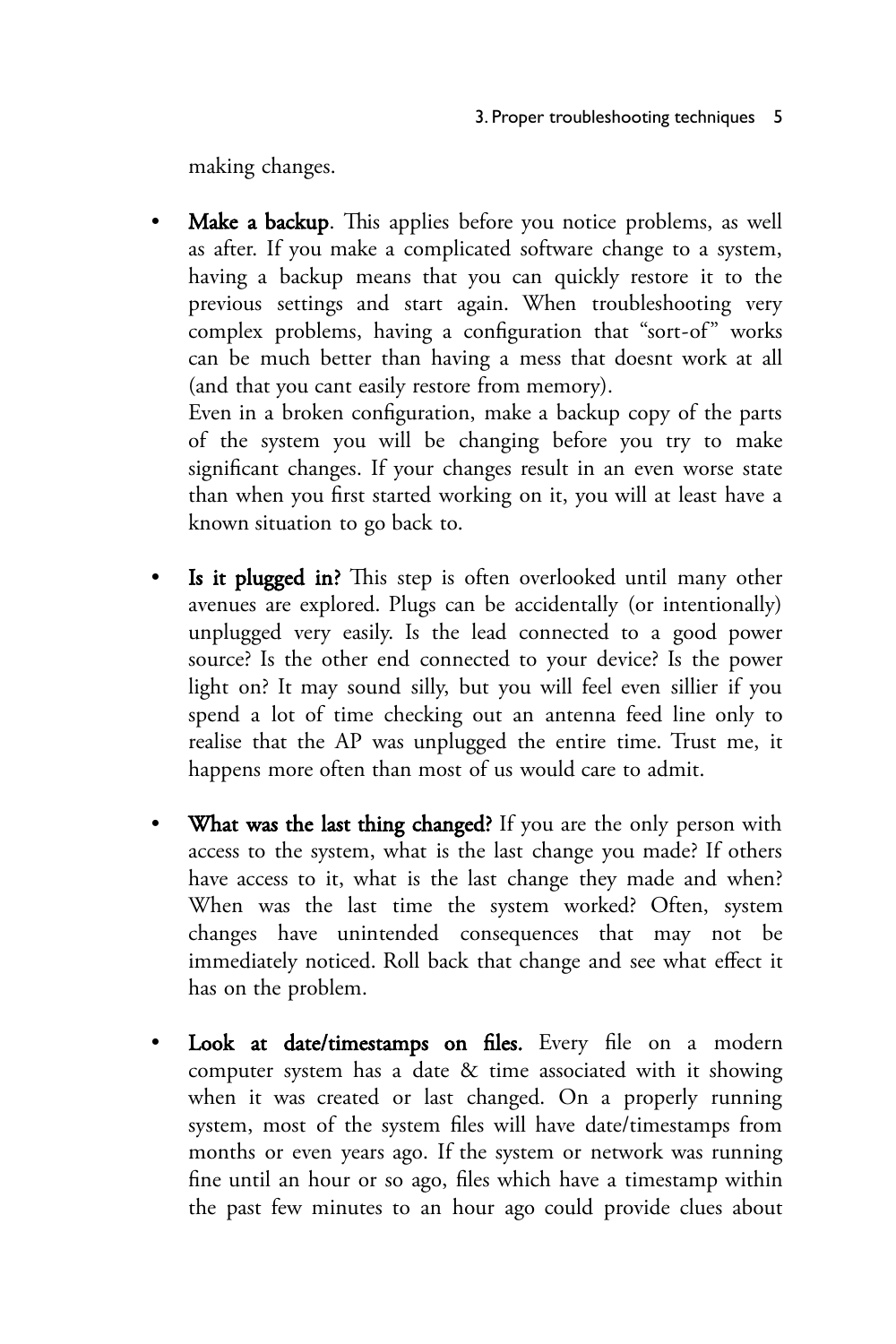what changed.

- The known good. This idea applies to hardware, as well as software. A known good is any component that you can replace in a complex system to verify that its counterpart is in good, working condition. For example, you may carry a tested Ethernet cable in a tool kit. If you suspect problems with a cable in the field, you can easily swap out the suspect cable with the known good and see if things improve. This is much faster and less error-prone than re-crimping a cable, and immediately tells you if the change fixes the problem. Likewise, you may also pack a backup battery, antenna cable, or a CD-ROM with a known good configuration for the system. When fixing complicated problems, saving your work at a given point lets you return to it as a known good, even if the problem is not yet completely solved.
- Determine what still works. This will help you "put a fence around the problem". While complex systems like a wireless network can be made up of many different components, it is likely that the problem is only with a very small number of them. If, for example, somebody in a lab complains they can't access the Internet, check to see if others in the same lab are experiencing the same problem. Is there connectivity in another lab or elsewhere in the building? If the problem is just with one user or within one room, you would want to concentrate your efforts on the equipment in just that one space. If the outage were more widespread, perhaps looking at the equipment where your outside connections come in is more appropriate.
- Do no harm. If you don't fully understand how a system works, don't be afraid to call in an expert. If you are not sure if a particular change will damage another part of the system, then either find someone with more experience to help you or devise a way to test your change without doing damage. Putting a penny in place of a fuse may solve the immediate problem, but it may also burn down the building.

Your troubleshooting team will need to have good troubleshooting skills, but may not be competent enough to configure a router from scratch or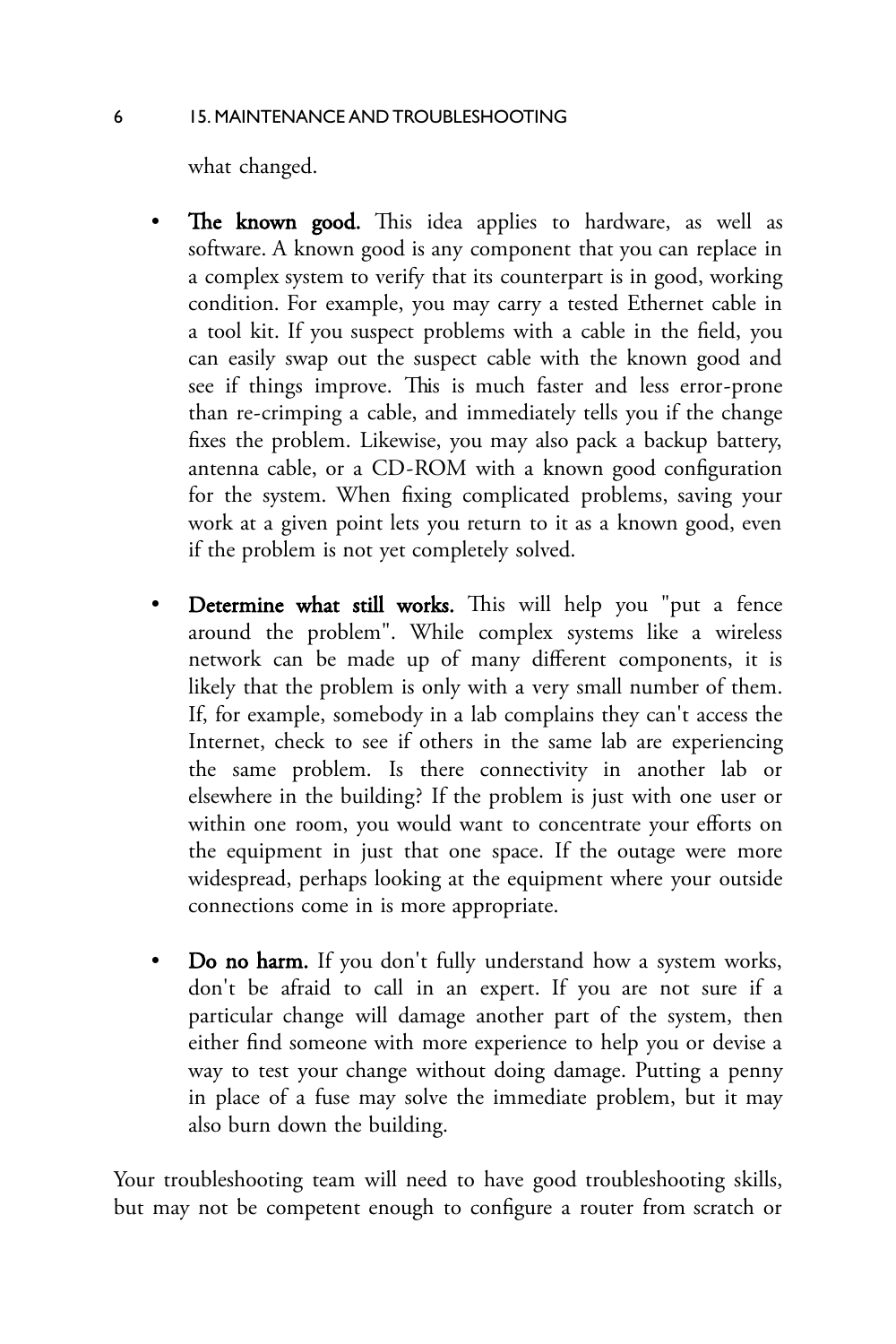crimp a piece of LMR-400.

It is often much more efficient to have a number of backup components on-hand, and train your team to be able to swap out the entire broken part. This could mean having an access point or router pre-configured and sitting in a locked cabinet, plainly labelled and stored with backup cables and power supplies. Your team can swap out the failed component, and either send the broken part to an expert for repair, or arrange to have another backup sent in.

Assuming that the backups are kept secure and are replaced when used, this can save a lot of time for everyone.

## **4. Common network problems**

Now we will take a look at some common network problems that you are almost certain to face.

Often, connectivity problems come from failed components, adverse weather, or simple misconfiguration.

Once your network is connected to the Internet or opened up to the general public, considerable threats will come from the network users themselves.

These threats can range from the benign to the outright malevolent, but all will have impact on your network if it is not properly configured. This section looks at some common problems found once your network is in use.

## Locally hosted websites

If a university hosts its website locally, visitors to the website from outside the campus and the rest of the world will compete with the university's staff for Internet bandwidth.

This includes automated access from search engines that periodically spider your entire site.

One solution to this problem is to use split DNS and mirroring.

The university mirrors a copy of its websites to a server at, say, a European hosting company, and uses split DNS to direct all users from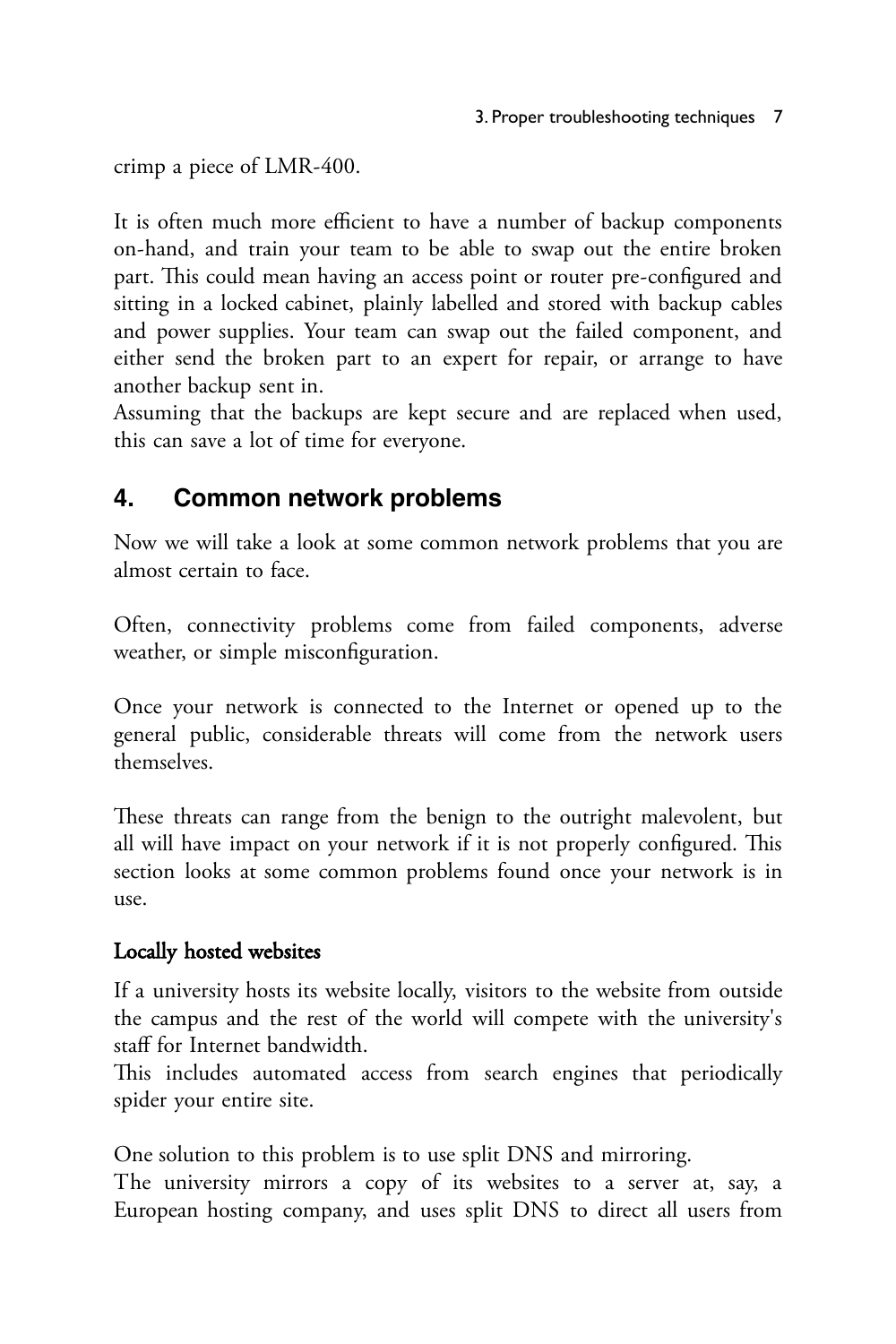outside the university network to the mirror site, while users on the university network access the same site locally.



*Figure MT 1: In Example 1, all website traffic coming from the Internet must traverse the VSAT. In Example 2, the public web site is hosted on a fast European service, while a copy is kept on an internal server for very fast local access. This improves the VSAT connection and reduces load times for web site users.*

#### Open proxies

A proxy server should be configured to accept only connections from the university network, not from the rest of the Internet.

This is because people elsewhere will connect and use open proxies for a variety of reasons, such as to avoid paying for international bandwidth. The way to configure this depends on the proxy server you are using. For example, you can specify the IP address range of the campus network in your squid.conf file as the only network that can use Squid.

Alternatively, if your proxy server lies behind a border firewall, you can configure the firewall to only allow internal hosts to connect to the proxy port.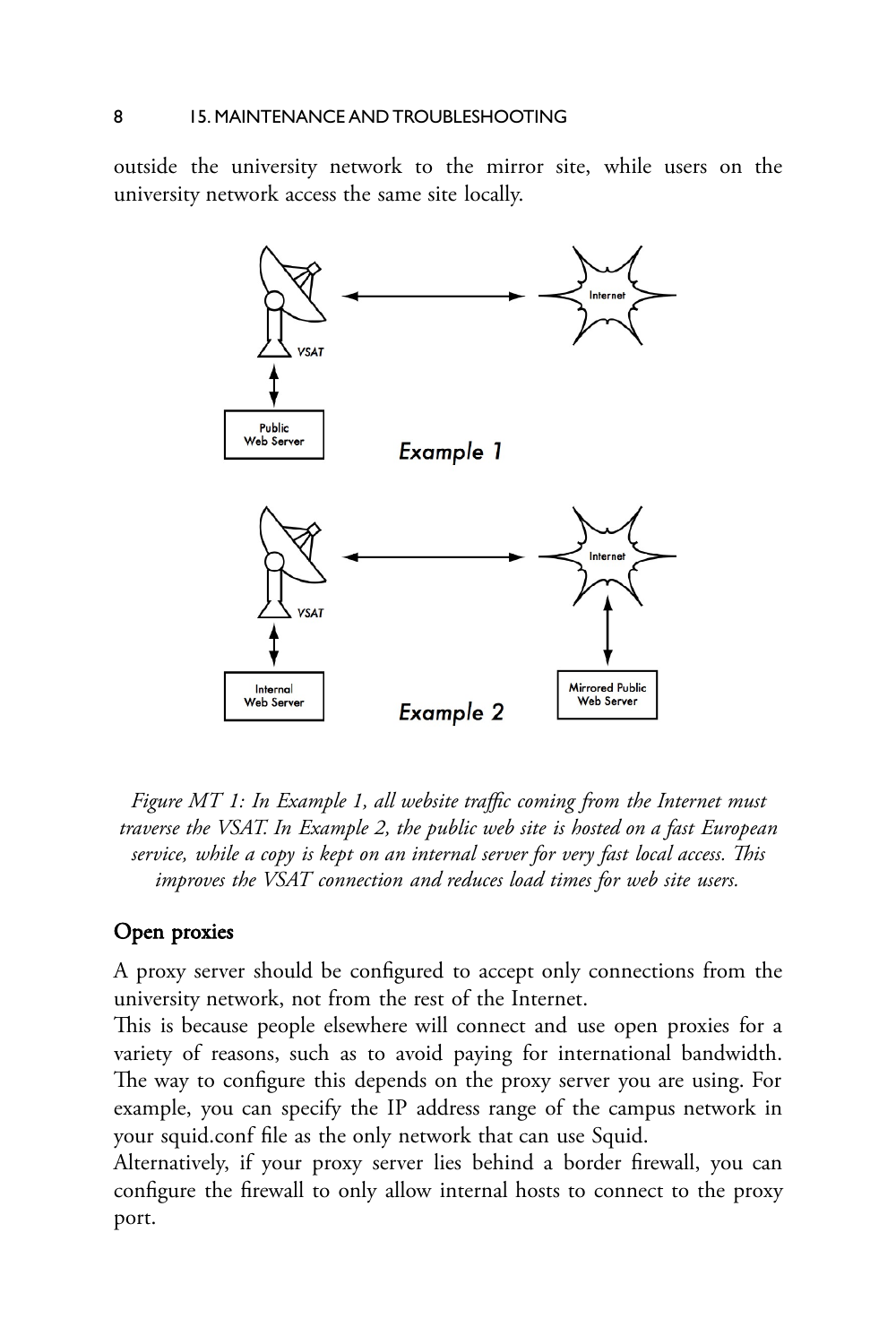#### Open relay hosts

An incorrectly configured mail server will be found by unscrupulous people on the Internet, and be used as a relay host to send bulk email and spam.

They do this to hide the true source of the spam, and avoid getting caught. To test for an open relay host, the following test should be carried out on your mail server (or on the SMTP server that acts as a relay host on the perimeter of the campus network). Use telnet to open a connection to port 25 of the server in question.

*telnet mail.uzz.ac.zz 25*

Then, if an interactive command-line conversation can take place (for example, as follows), the server is an open relay host:

*MAIL FROM: [spammer@waste.com](mailto:spammer@waste.com) 250 OK - mail from RCPT TO: [innocent@university.ac.zz](mailto:innocent@university.ac.zz) 250 OK - rcpt to [spammer@waste.com](mailto:spammer@waste.com)*

Instead, the reply after the first MAIL FROM should be something like:

550 Relaying is prohibited.

An online tester is available at sites such as <http://www.mailradar.com/openrelay/> or <http://www.checkor.com/>

Since bulk emailers have automated methods to find such open relay hosts, an institution that does not protect its mail systems is almost guaranteed to be found and abused.

Configuring the mail server not to be an open relay consists of specifying the networks and hosts that are allowed to relay mail through them in the MTA (eg., Sendmail, Postfix, Exim, or Exchange). This will likely be the IP address range of the campus network.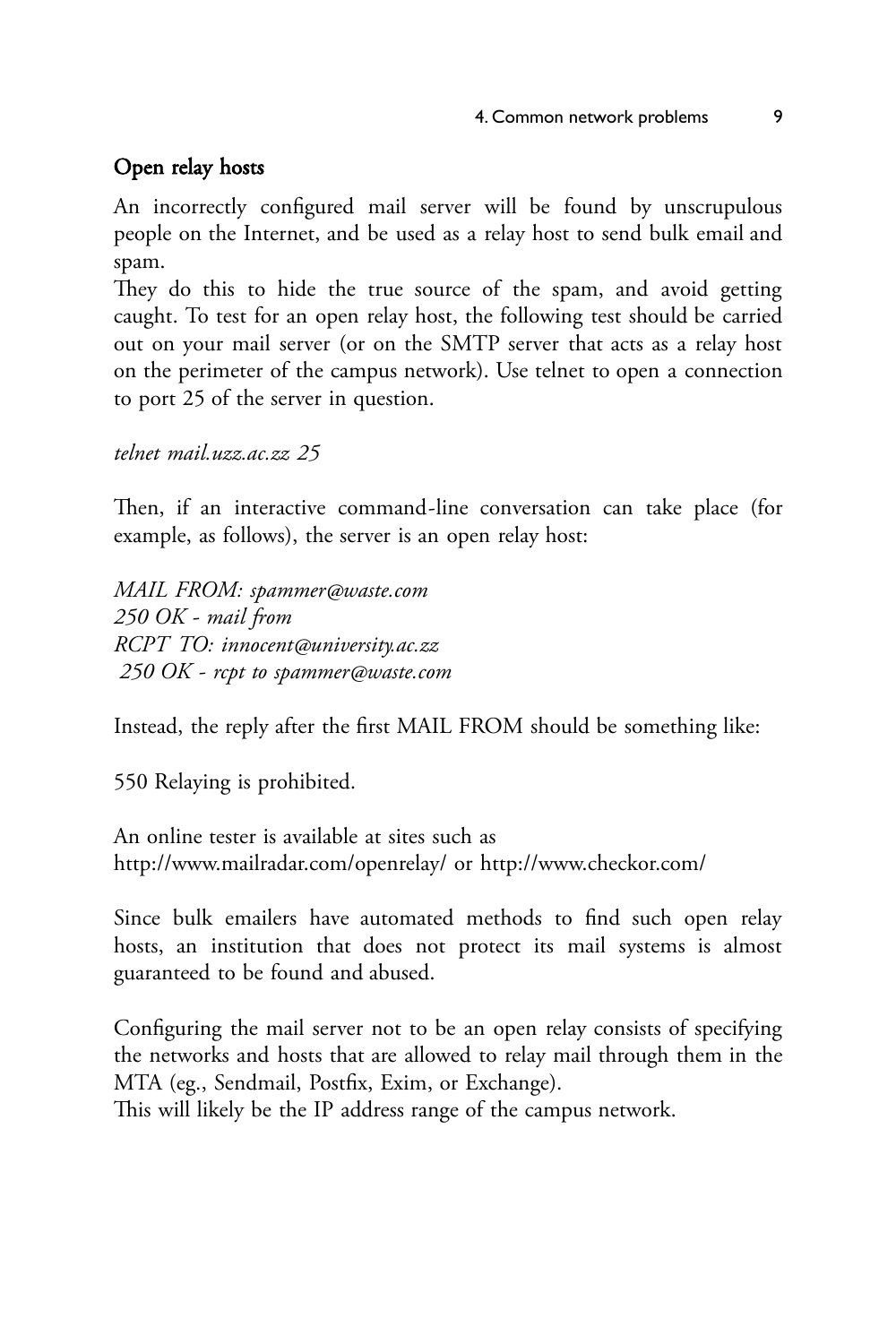## Peer-to-peer networking

Bandwidth abuse through peer-to-peer (P2P) file-sharing programs can be prevented in the following way.

Make it impossible to install new programs on campus computers. By not giving regular users administrative access to PC workstations, it is possible to prevent the installation of bandwidth hungry applications. Many institutions also standardise on a desktop build, where they install the required operating system on one PC. They then install all the necessary applications on it, and configure these in an optimal way. The PC is also configured in a way that prevents users from installing new applications. A disk image of this PC is then cloned to all other PCs using software such as Partition Image (see [http://www.partimage.org/\)](http://www.partimage.org/)) or Drive Image Pro (see [http://www.powerquest.com/\).](http://www.powerquest.com/))

From time to time, users may succeed in installing new software or otherwise damaging the software on the computer (causing it to hang often, for example). When this happens, an administrator can simply put the disk image back, causing the operating system and all software on the computer to be exactly as specified.

## Programs that install themselves (from the Internet)

There are programs that automatically install themselves and then keep on using bandwidth.

Some programs are spyware, which keep sending information about a user's browsing habits to a company somewhere on the Internet.

These programs are preventable to some extent by user education and locking down PCs to prevent administrative access for normal users. In other cases, there are software solutions to find and remove these problem programs, such as Spychecker [\(http://www.spychecker.com/\).](http://www.spychecker.com/))

## Windows updates

Microsoft Windows operating systems assume that a computer with a LAN connection has a good link to the Internet, and automatically downloads security patches, bug fixes and feature enhancements from the Microsoft Web site. This can consume massive amounts of bandwidth on an expensive Internet link.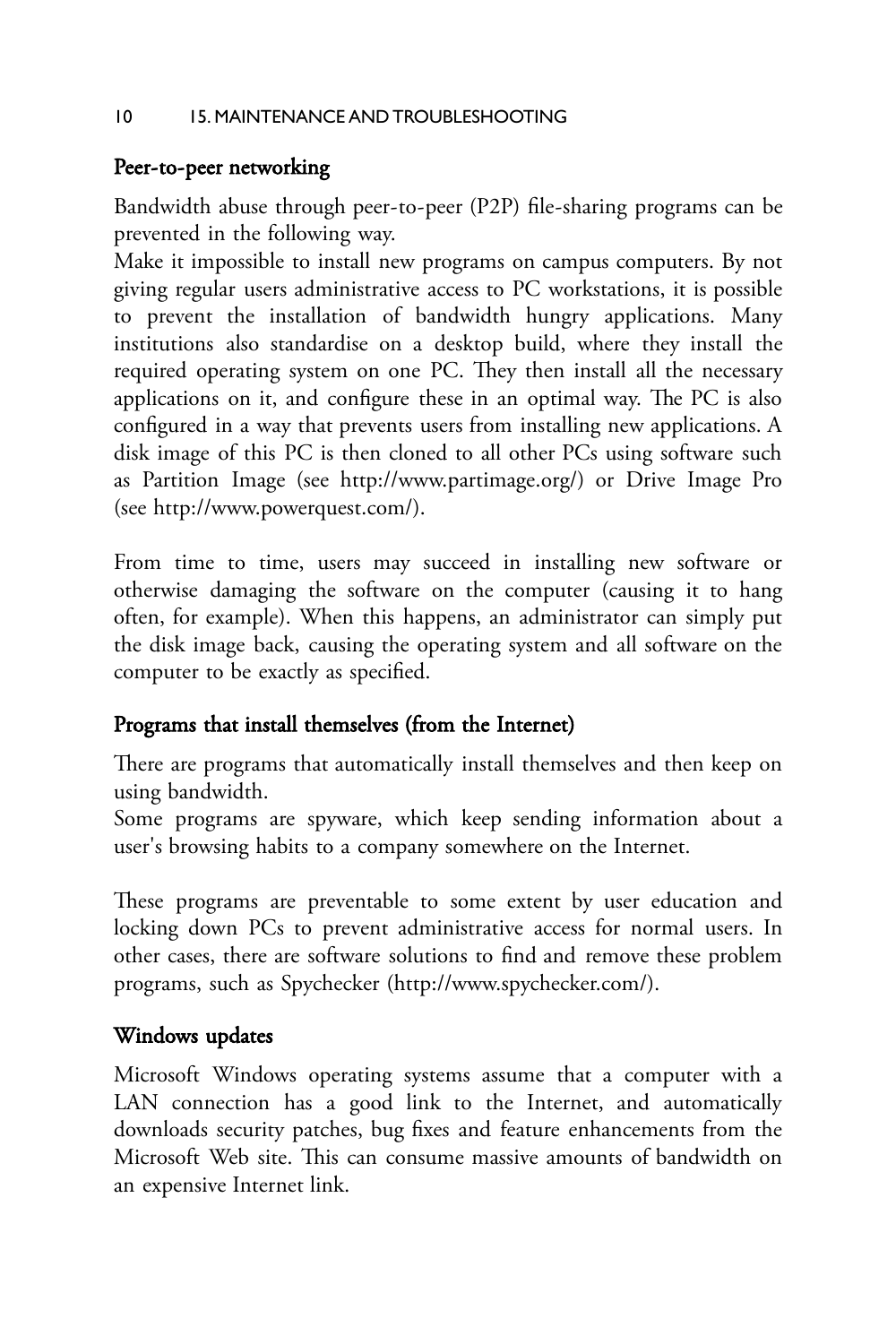The two possible approaches to this problem are:

- Disable Windows updates on all workstation PCs. The security updates are very important for servers, but whether workstations in a protected private network such as a campus network need them is debatable.
- Install a Software Update Server. This is a free program from Microsoft that enables you to download all the updates from Microsoft overnight on to a local server and distribute the updates to client workstations from there. In this way, Windows updates need not use any bandwidth on the Internet link during the day. Unfortunately, all client PCs need to be configured to use the Software Update Server for this to have an effect. If you have a flexible DNS server, you can also configure it to

answer requests for windowsupdate.microsoft.com and direct the updater to your update server. This is only a good option for large networks, but can save untold amounts of Internet bandwidth.

#### Programs that assume a high bandwidth link

In addition to Windows updates, many other programs and services assume that bandwidth is not a problem, and therefore consume bandwidth for reasons the user might not predict. For example, anti-virus packages (such as Norton AntiVirus) periodically update themselves automatically and directly from the Internet. It is better if these updates are distributed from a local server.

Other programs, such as the RealNetworks video player, automatically download updates and advertisements, as well as upload usage patterns back to a site on the Internet. Innocuous looking applets (like Konfabulator and Dashboard widgets) continually poll Internet hosts for updated information. These can be low bandwidth requests (like weather or news updates), or very high bandwidth requests (such as webcams). These applications may need to be throttled or blocked altogether.

The latest versions of Windows and Mac OS X also have a time synchronisation service. This keeps the computer clock accurate by connecting to time servers on the Internet. It is more efficient to install a local time server and distribute accurate time from there, rather than to tie up the Internet link with these requests.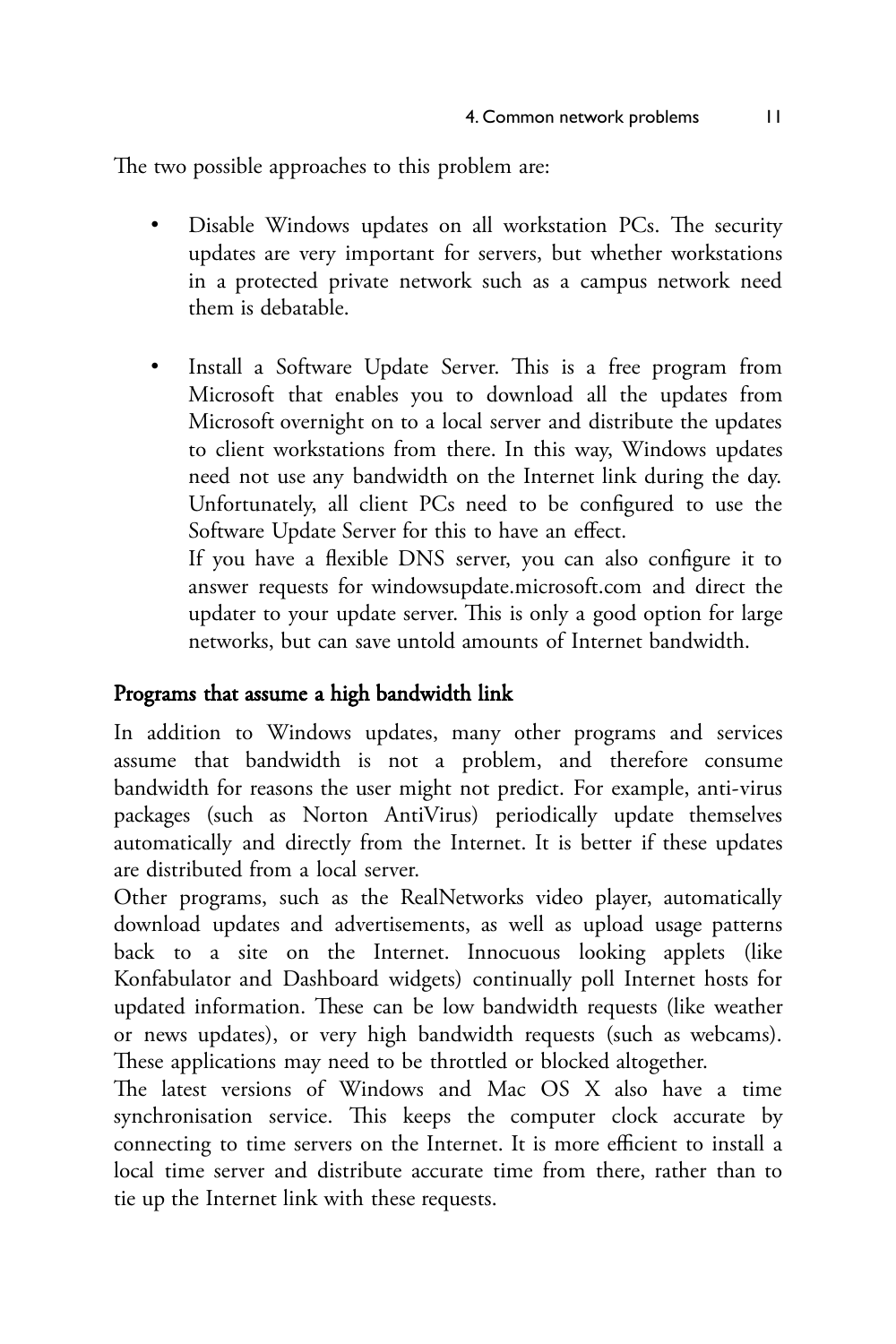### Worms and viruses

Worms and viruses can generate enormous amounts of traffic. It is therefore essential that anti-virus protection is installed on all PCs. Furthermore, user education about executing attachments and responding to unsolicited email is essential. In fact, it should be a policy that no workstation or server should run unused services.

A PC should not have shares unless it is a file server; and a server should not run unnecessary services either.

For example, Windows and Unix servers typically run a web server service by default. This should be disabled if that server has a different function; the fewer services a computer runs, the less there is to exploit.

## Email forwarding loops

Occasionally, a single user making a mistake can cause a problem. For example, a user whose university account is configured to forward all mail to her Yahoo account.

The user goes on holiday. All emails sent to her in her absence are still forwarded to her Yahoo account, which can grow to only 2 MB.

When the Yahoo account becomes full, it starts bouncing the emails back to the university account, which immediately forwards it back to the Yahoo account.

An email loop is formed that might send hundreds of thousands of emails back and forth, generating massive traffic and crashing mail servers.

There are features of mail server programs that can recognise loops. These should be turned on by default.

Administrators must also take care that they do not turn this feature off by mistake, or install an SMTP forwarder that modifies mail headers in such a way that the mail server does not recognise the mail loop.

## Large downloads

A user may start several simultaneous downloads, or download large files such as 650MB ISO images.

In this way, a single user can use up most of the bandwidth.

The solutions to this kind of problem lie in training, offline downloading, and monitoring.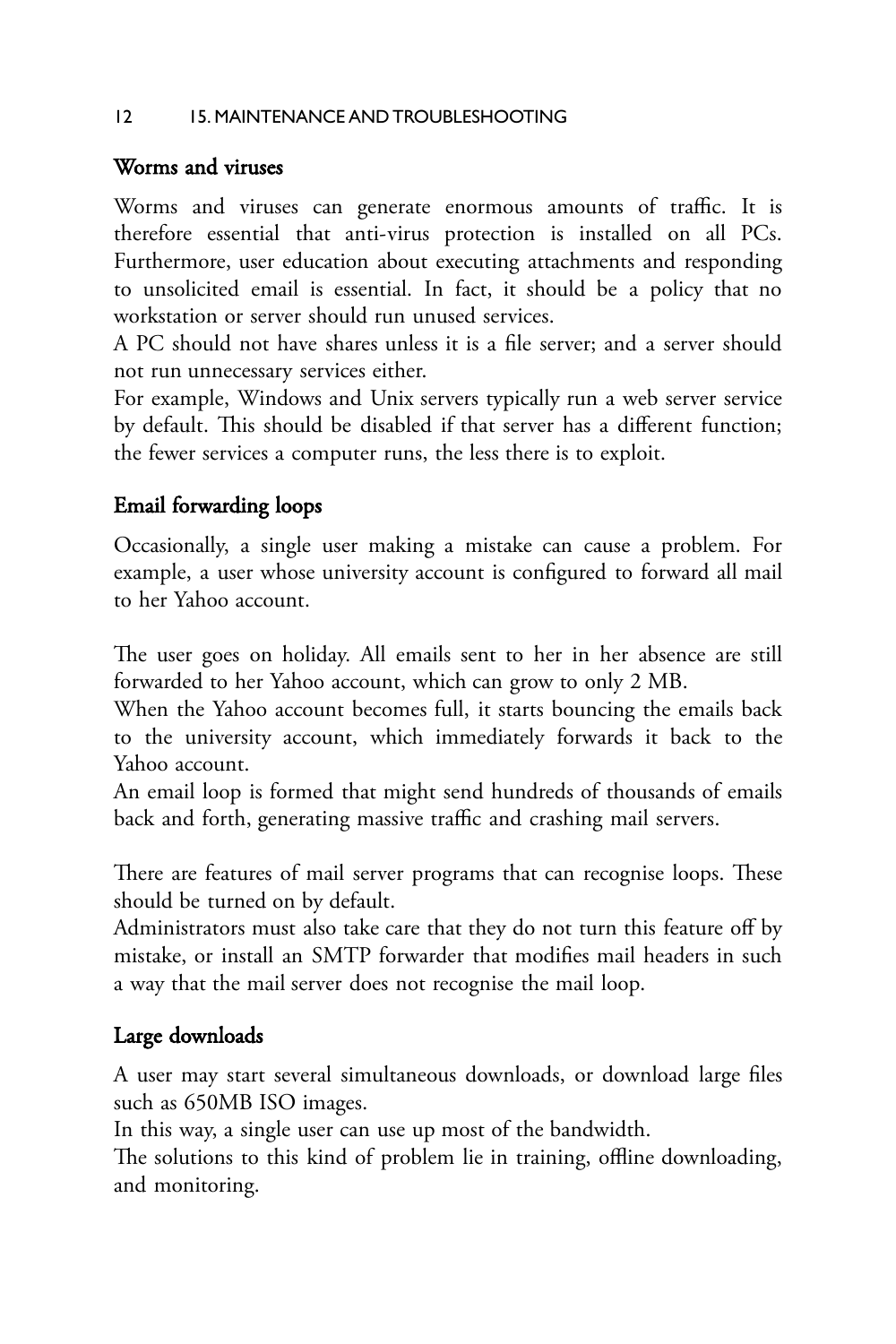Offline downloading can be implemented in at least two ways:

- At the University of Moratuwa, a system was implemented using URL redirection. Users accessing ftp:// URLs are served a directory listing in which each file has two links: one for normal downloading, and the other for offline downloading. If the offline link is selected, the specified file is queued for later download and the user notified by email when the download is complete. The system keeps a cache of recently downloaded files, and retrieves such files immediately when requested again. The download queue is sorted by file size. Therefore, small files are downloaded first. As some bandwidth is allocated to this system even during peak hours, users requesting small files may receive them within minutes, sometimes even faster than an online download.
- Another approach would be to create a web interface where users enter the URL of the file they want to download. This is then downloaded overnight using a cron job or scheduled task. This system would only work for users who are not impatient, and are familiar with what file sizes would be problematic for download during the working day.

#### Sending large files

When users need to transfer large files to collaborators elsewhere on the Internet, they should be shown how to schedule the upload. In Windows, an upload to a remote FTP server can be done using an FTP script file, which is a text file containing FTP commands.

### Users sending each other files

Users often need to send each other large files. It is a waste of bandwidth to send these via the Internet if the recipient is local. A file share should be created on the local Windows/Samba/Mac web server, where a user can put the large file for others to access.

Alternatively, a web front-end can be used for a local web server to accept a large file and place it in a download area. After uploading it to the web server, the user receives a URL for the file.

He can then give that URL to his local or international collaborators, and when they access that URL they can download it.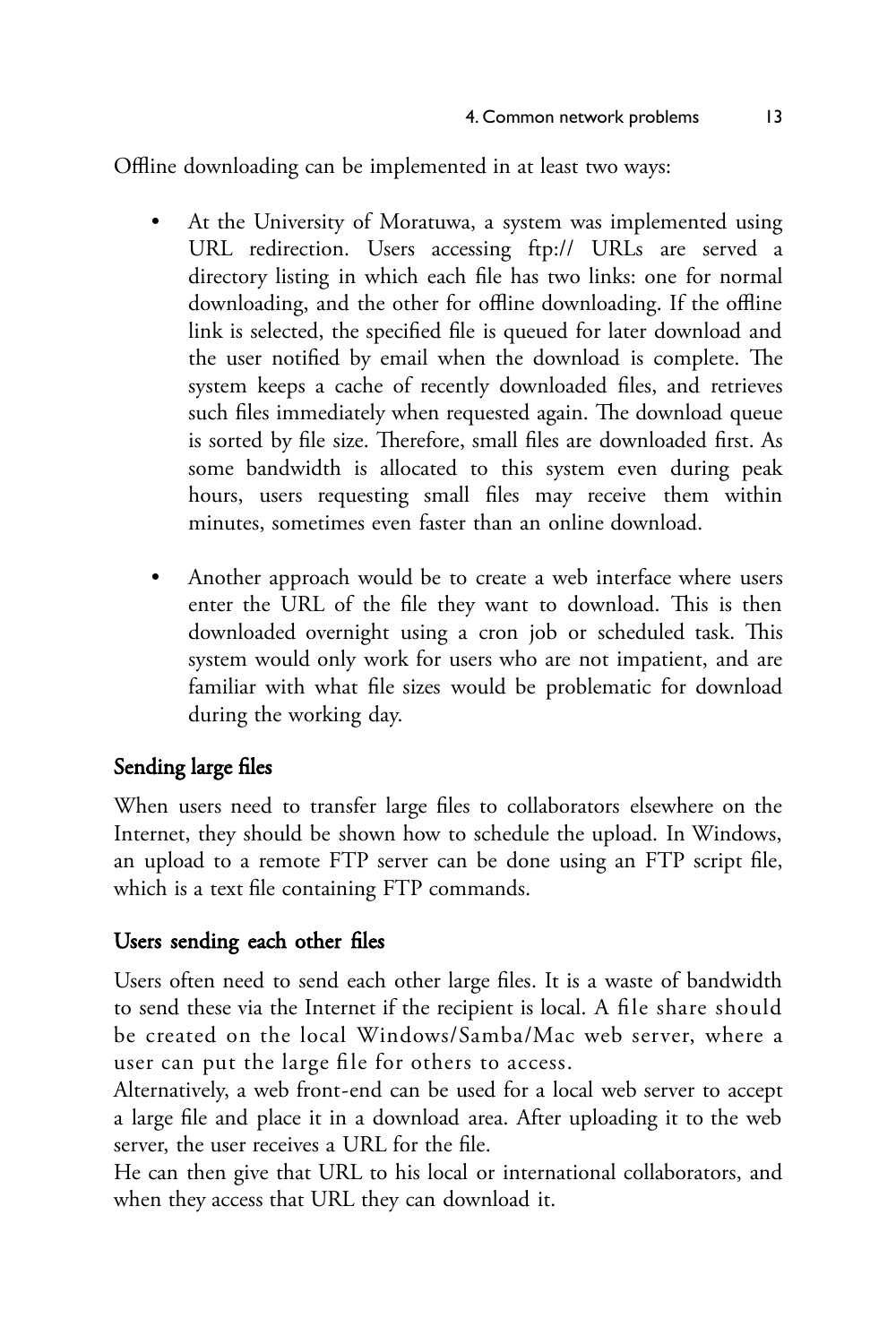This is what the University of Bristol has done with their FLUFF system. The University offers a facility for the upload of large files (FLUFF) available from *http://www.bris.ac.uk/it-services/applications/fuf/*

There are also tools like SparkleShare (*[http://sparkleshare.org/\)](http://sparkleshare.org/)* and LipSync (*<https://github.com/philcryer/lipsync>*) which are Open Source packages that you can install and set up yourself to do much the same thing.

There are also new online free services such as Google Drive which can be setup for file sharing and common editing.

Consider using rsync [\(http://rsync.samba.org/\) f](http://www.rsync.org/)or those users who need to send each other the same/similar large files on a regular basis.

The Rsync protocol is a synchronisation rather than a straightforward file transfer protocol.

Rather than simply sending a file from start to end, it checks with an rsync server on the destination host to see if the file being sent already exists.

If it does, both sides compare their copies and the sender transmits over only the differences to the destination.

For example, if a 10 MB database of research data only has 23 KB of new data vs. the last version, only the 23 KB of changes will be transmitted. Rsync can also use the SSH protocol, providing a secure transport layer for sync actions.

## **5. Trouble tracking and reporting**

Troubleshooting is only one half of the task of problem-solving on a wireless network.

Once a problem has been diagnosed and fixed, it needs to be documented in a permanent way so that others who work on the network either now or in the future, will be able to learn from the incident.

Keeping a record of problems and incidents that occur is also a good way to track and fix long-term problems that may occur, say, once every few months but follow a definite pattern.

You can also reduce the complexity and frustration of troubleshooting a problem if you keep a log of every change made to the network.